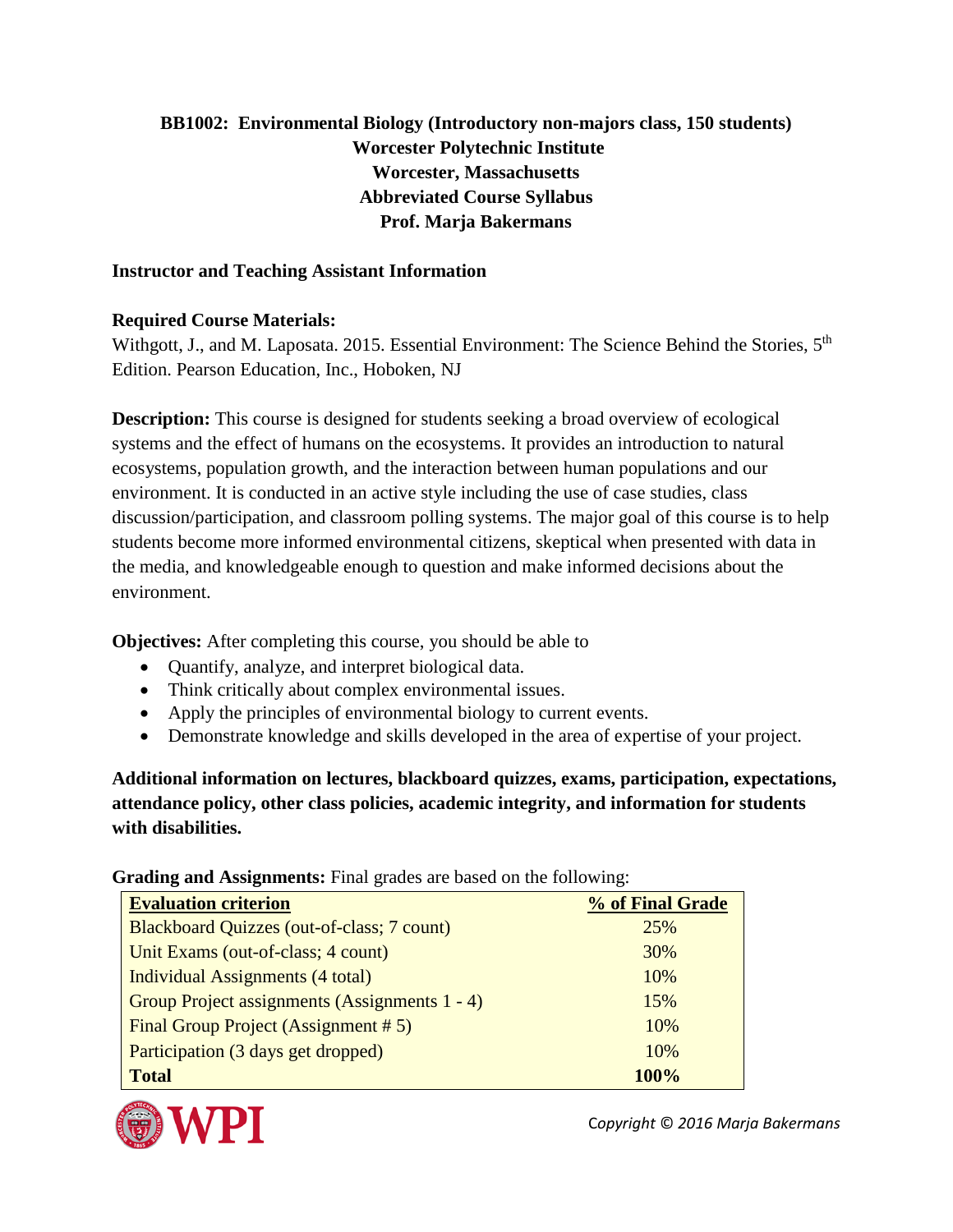**Group Project Assignments**: This class has a small group project (5 people per group) that integrates climate change and phenology. This project will be broken up into several assignments throughout the term leading up to the final product from the group. You will be given some class time to work together in your group on these assignments. Detailed instructions will be given in the future for these assignments:

- 1) Go to the primary literature (i.e., peer-reviewed journal articles ONLY) to find information to explain the concept of phenology
- 2) Complete the exercise on temperature trends at 1 latitude among different emissions scenarios
- 3) Complete the exercise on January temperature trends at your given latitude
- 4) Complete the exercise on temperature trends across latitudes
- 5) Final Project:

The final project assignment will investigate climate change and phenology and develop a digital story. You will integrate graphs, images, narrative, music, or whatever you find relevant to explain your topic. Your project must be scientifically accurate, assessable, and engaging and integrate findings from previous project assignments. You can use a wide variety of mediums (e.g., powerpoint, videos, still images, animations, etc.) to teach your lesson. Full details will be available in the group project folder in the assignment section of the course. In addition, there will be a peer evaluation that will determine if your grade should be adjusted on the final project. This means that teamwork and participation will count. **The group work days and assignment due dates are in green in the assignment table.**

(Feel free to contact me for additional information: mbakermans@wpi.edu)